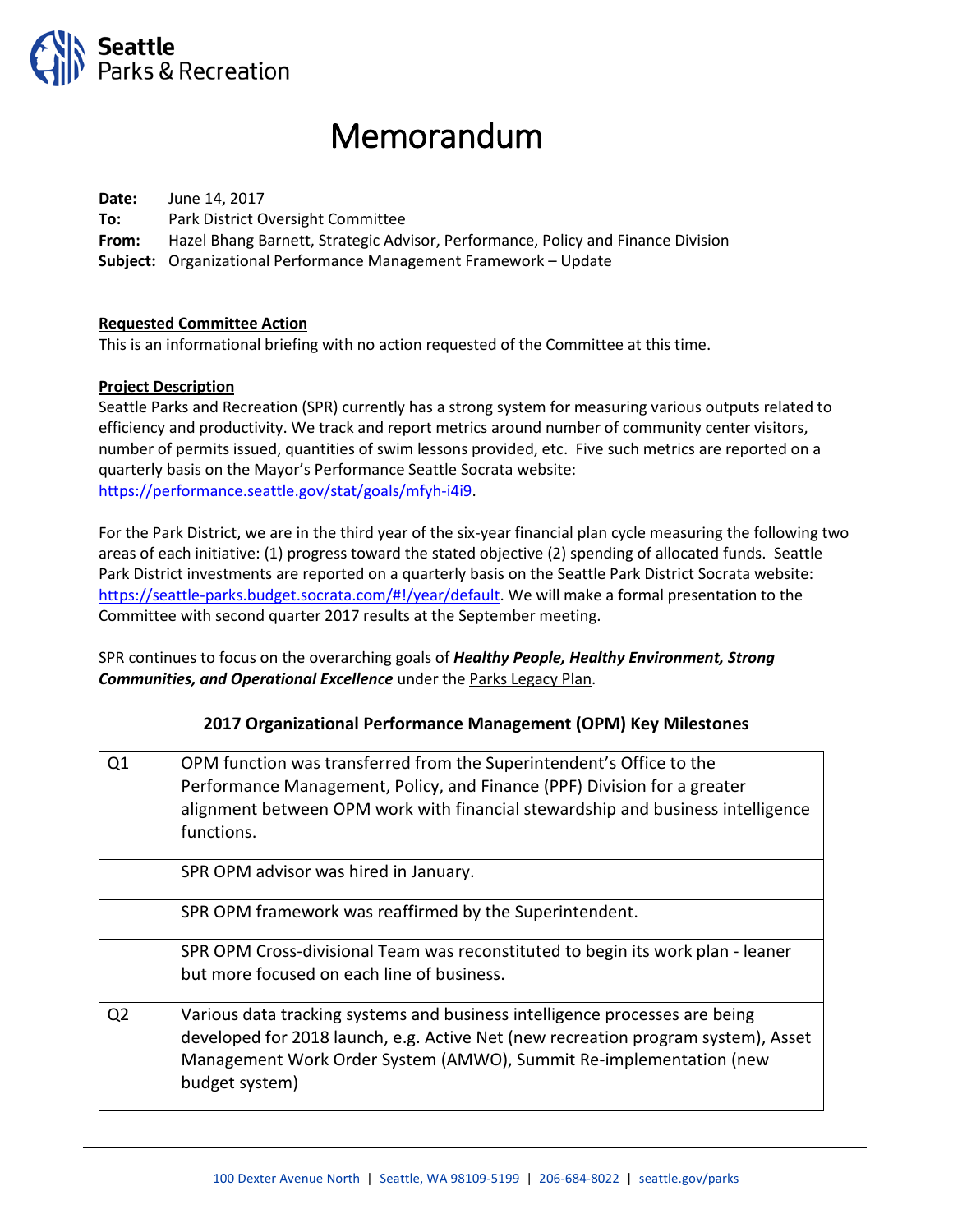|               | SPR published 2016 Park District Annual Report.                                                                                                                                   |
|---------------|-----------------------------------------------------------------------------------------------------------------------------------------------------------------------------------|
|               | SPR published 2016 Resident Satisfaction Survey results.                                                                                                                          |
|               | 2017 Q1 expenditure data was uploaded to Socrata website.                                                                                                                         |
| $Q3-Q4$       | A comprehensive inventory of performance measures will be completed. A set of<br>measures will be prioritized for longitudinal tracking and evaluation for a SPR<br>dashboard.    |
|               | SPR will partner with City Budget Office and Mayor's Office in a performance<br>management pilot project.                                                                         |
| 2018<br>and   | SPR will launch a more comprehensive, integrated OPM dashboard.                                                                                                                   |
| beyond        | SPR will integrate OPM work with our business intelligence system capability to<br>streamline data collection, analysis and reporting and to better inform business<br>decisions. |
|               | SPR will use OPM data to inform the next 6-year financial plan cycle of the Park<br>District investments.                                                                         |
| 2018-<br>2021 | SPR will use OPM data to inform our National Recreation and Park Association's<br>Commission for Accreditation of Parks and Recreation Agencies (CAPRA)                           |
|               | accreditation process and continue emphasize continuous improvement and<br>innovation from our lessons learned.                                                                   |

## **Attachments:**

A: Update from October 2016 PDOC briefing